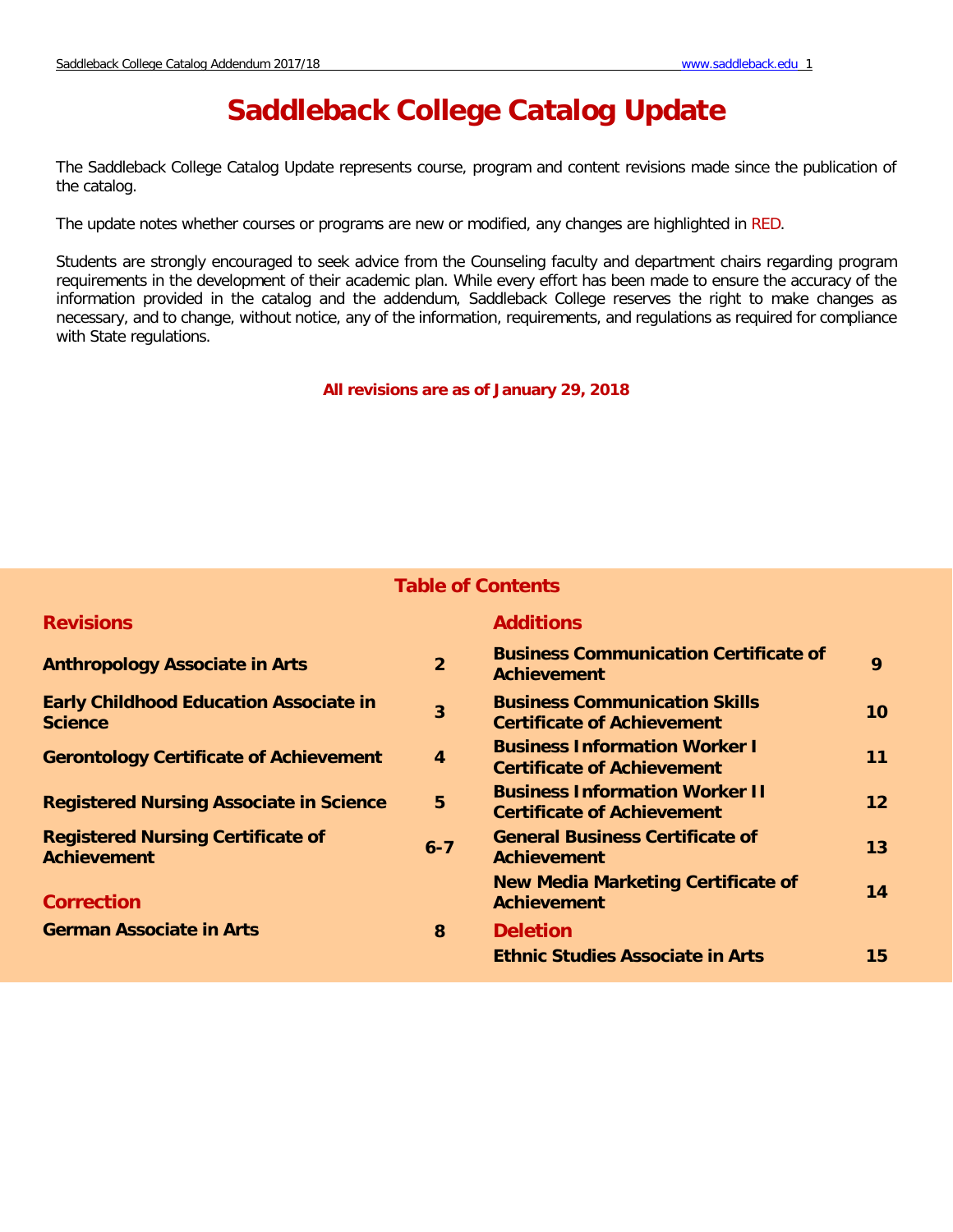**Printed Catalog – Page 119**

**Online Catalog – Degrees, Certificates, and Awards**

# **Anthropology Associate in Arts**

Anthropology is a diverse discipline that investigates the biological and cultural life of human beings at all times and in all places. An anthropology degree provides students with an appreciation of other ways of life, different systems of belief, and different ways of constructing knowledge, and, perhaps most importantly, a better understanding of the world in which they live. The curriculum in the Anthropology program is designed to provide the transfer student the opportunity to achieve an Associate in Arts (AA) in Anthropology degree by providing the necessary breadth in the field and an introduction to the methods used. While a baccalaureate or higher degree, which can be achieved through transfer, is recommended for those considering professional careers in anthropology, an associate degree may support attempts to gain entry-level employment as lab technicians, research assistants, museum workers, cultural resource conservators, and other related positions.

### **Program Student Learning Outcomes**

Students who complete this program will be able to:

- Describe the historical development and breadth of anthropology, including the "four-field approach" in American anthropology and be able to characterize anthropology's distinctive theoretical and methodological approaches with respect to other disciplines.
- Explain the processes of human biological evolution and discuss the importance of the scientific method in anthropological research and also describe modern human biological diversity and articulate an informed position on the question of race.
- Define and critically analyze the concepts of culture and cultural relativism and to demonstrate the ability to think holistically and comparatively in describing human cultural diversity.
- Demonstrate an understanding of the processes of social and cultural change through time and discuss the politics of inclusion and exclusion both locally and globally as well as to articulate an anthropological perspective in relation to contemporary issues and concerns.
- Identify the correct methods for the undertaking of ethnographic, linguistic, and/or archaeological fieldwork.
- Identify the ethical responsibilities and concerns in the conducting of anthropological research including to critically evaluate information sources about different peoples and culture.

### **Required Courses:**

ANTH 1 BIOLOGICAL ANTHROPOLOGY **3 Units** or ANTH 1H HONORS BIOLOGICAL ANTHROPOLOGY **3 Units** ANTH 2 CULTURAL ANTHROPOLOGY **3 Units** or ANTH 2H HONORS CULTURAL ANTHROPOLOGY **3 Units** ANTH 3 CULTURE AND LANGUAGE **3 Units** \* ANTH 9 INTRODUCTION TO ARCHAEOLOGY **3 Units** Select from Restricted Electives **6 Units Total Units for the Major: 18**

### **Restricted Electives:**

ANTH 4 NATIVE AMERICAN CULTURES **3 Units** ANTH 5 ANTHROPOLOGY OF LATIN AMERICA-CULTURE, IDENTITY, AND POWER **3 Units** ANTH 6 GLOBAL ISSUES IN ANTHROPOLOGICAL PERSPECTIVE **3** 

**Units**\* ANTH 7 NATIVE AMERICAN CULTURES OF SOUTHERN CALIFORNIA **3 Units**

ANTH 8 WORLD PREHISTORY **3 Units**

ANTH 10 CELTIC CULTURES **3 Units** ANTH 13 MAGIC, WITCHCRAFT, AND RELIGION **3 Units** ANTH 14 INTRODUCTION TO VISUAL CULTURE **3 Units** ANTH 15 THE WORLD OF PRIMATES **3 Units**

ANTH 16 ARCHAEOLOGICAL FIELDS METHODS **1 Unit** \*

ANTH 17 THE BIOLOGICAL EVOLUTION OF HUMAN NATURE **3 Units** ANTH 19 FORENSIC ANTHROPOLOGY **3 Units** \* ANTH 21 WOMEN, GENDER, AND CULTURE - CROSS-CULTURAL PERSPECTIVES **3 Units** ES 1 MULTICULTURAL EXPERIENCES IN THE UNITED STATES **3 Units**

ES 3 INTRODUCTION TO CHICANA(O)AND LATINA(O) CULTURES **3 Units**

\*Course has a prerequisite, corequisite, limitation, or recommended preparation; see course description.

### **Associate in Arts Degree**

Complete a minimum of 60 units including the total number of units described above and the General Education requirements with an overall GPA of 2.0 to qualify for the Associate in Arts degree. A minimum of 12 units must be completed at Saddleback College.

### **General Education Requirements for Associate Degrees**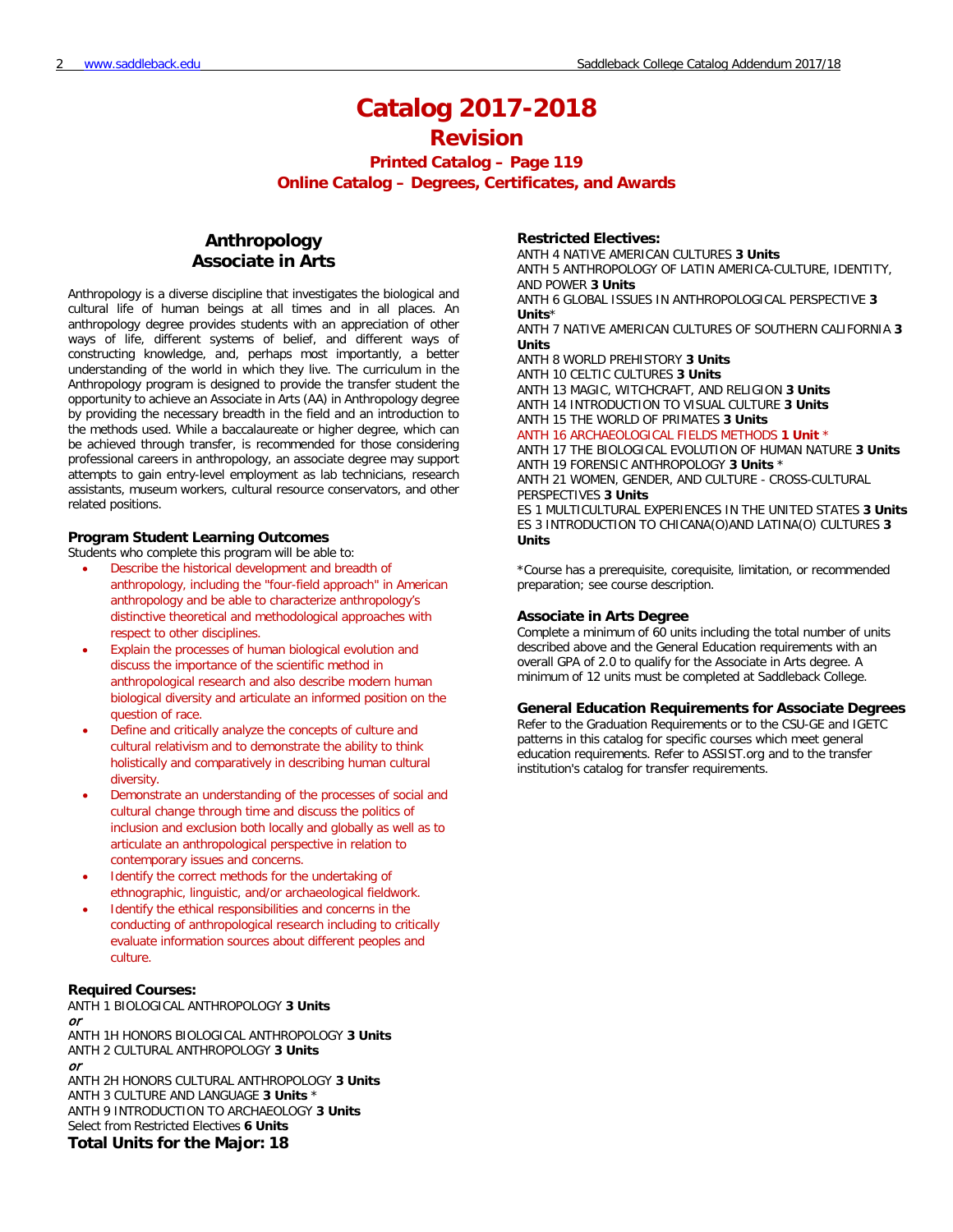# **Printed Catalog – Page 62-63 Online Catalog – Degrees, Certificates, and Awards**

## **Early Childhood Teacher Education Associate in Science**

This degree prepares students to be competent and effective teachers and caregivers for young children ages 0-8. Developmental and learning theory as well as appropriate strategies related to the unique care and education needs of young children will be studied and applied. Family collaboration and culturally responsive practice will be emphasized. Students who complete this degree meet the educational requirements for the Teacher level of the Child Development Permit issued by the California Commission on Teacher Credentialing (CTCC) and can be employed in children's settings such as child care centers, church schools, employee sponsored child care, and early Head Start as teachers and caregivers. With an appropriate general education pattern students are also prepared to transfer to Child Development and Early Childhood studies baccalaureate degrees. Additional work with children (175 days of 3+ hours per day within 4 years) is required to obtain the Teacher Permit**.** 

A minimum grade of "C" in each course is required to receive the degree and/or qualify for the Child Development Permit

### **Program Student Learning Outcomes**

Students who complete this program will be able to:

- Describe developmental milestones for children in the areas of physical, psychosocial, cognitive, and language development.
- Identify environmental, cultural, familial, economic, political, and historical contexts that influence all children's development.
- Demonstrate a range of skills and knowledge related to the unique need of children ages 0-8.
- Apply developmental theory, knowledge of child development, developmentally, culturally, and linguistically appropriate practice (DCLAP), and research based teaching strategies to develop curriculum for the unique educational needs of young children individually and in group care settings.
- Demonstrate developmentally appropriate observation, assessment, and documentation skills that can be applied to interpretations of growth and development, planning, and identification of individual needs.
- Demonstrate professional skills including ethical practice, reflective practice, written and verbal communication, collaboration, advocacy, and identification of personal qualifications in relationship to state and national requirements for teachers of young children.

### **Core Courses**

CDE 101 PRINCIPLES AND PRACTICES OF TEACHING YOUNG CHILDREN **3 Units** \*

- CDE 15 CHILD, FAMILY, AND COMMUNITY **3 Units** \*
- CDE 7 CHILD GROWTH AND DEVELOPMENT **3 Units** \*
- or

### CDE 7H HONORS CHILD, GROWTH AND DEVELOPMENT **3 Units\***

CDE 110 INTRODUCTION TO CURRICULUM **3 Units** \*

CDE 111 CHILD GUIDANCE AND COMMUNICATION **3 Units** \*

CDE 112 HEALTH, SAFETY, AND NUTRITION **3 Units** \*

CDE 117 TEACHING IN A DIVERSE SOCIETY **3 Units** \*

CDE 120 OBSERVATION AND ASSESSMENT **3 Units** \*

### CDE 121 Practicum-The Student Teaching Experience **5 Units**\*

**Supervised Field Experience Courses**

CD 121 PRACTICUM: THE STUDENT TEACHING EXPERIENCE **5 Units** \*

Lab placement must be in a setting that serves children ages 3-5

### **General Education (16 units)**

A course in each of the following 4 areas must be included.

See Associate Degree, CSU or IGETC General Education lists found in class schedule or student handbook for acceptable cours

English or Language Arts Science or Math Social Sciences

Humanities or Fine Arts **16 Units**

## **Total Units for the Major: 45 29**

\*Course has a prerequisite, corequisite, limitation, or recommended preparation; see course description.

## **Associate in Science Degree**

Completion of the certificate program and a minimum of 60 units including the general education requirements with an overall GPA of 2.0 qualifies the student for the Associate in Science Degree. A minimum of 12 units must be completed at Saddleback College. Students intending to transfer must complete IGETC or CSU pattern general education courses.

### **General Education Requirements for Associate Degrees**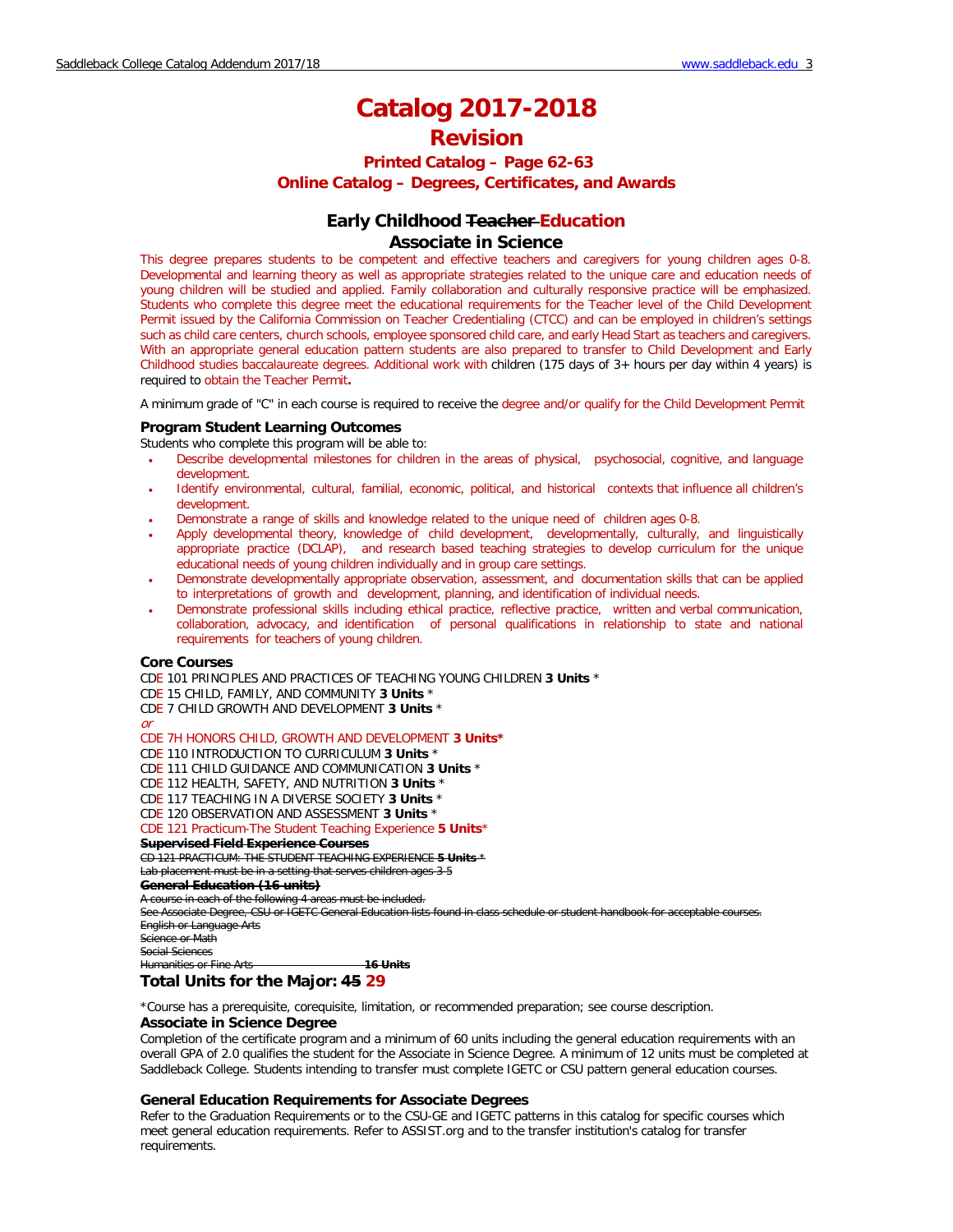**Printed Catalog – Page 119**

**Online Catalog – Degrees, Certificates, and Awards**

# **Gerontology Certificate of Achievement**

The Gerontology Certificate Program is a multidisciplinary approach to the study of aging, the aging process, and working with older adults. Biological, sociological, and psychological aspects of aging are explored. The program aims to educate individuals seeking a career in Gerontology, pursuing advancement in their careers, and who desire to expand their knowledge for personal growth. The certificate program allows students to choose elective courses and provides suggested pathways and career objectives. Employment opportunities may include: business, marketing, environmental design, nutrition, health, recreation, fitness, food services/preparation, social/human services, senior communities, home health care, caregiving, and travel. Additional certification, degrees, and/or training may be required for the fields listed depending on the employer and occupation.

### **Program Student Learning Outcomes**

Students who complete this program will be able to:

- Explain the key concepts associated with the study of aging and gerontology.
- Apply theoretical perspectives to analyze current and historical topics associated with the study of aging and gerontology.
- Describe the physical, social, familial, and community support networks for aging individuals.
- Explain end-of-life issues and decisions, as well as the topics of bereavement, grief, and mourning.
- Identify and evaluate community support services, agencies, and careers focused on the aging community.
- Demonstrate skills in one of the suggested pathways of study within the certificate program.

### **Core/Required Courses**

SOC 180 INTRODUCTION TO GERONTOLOGY **3 Units** SOC 126 DEATH AND DYING **3 Units** PSYC 125 PSYCHOLOGY OF AGING **3 Units** \* SOC 125 SOCIOLOGY OF AGING **3 Units** Select from Restricted Electives: **9-10 units**

## **Total Units for the Certificate: 21-22**

### **Restricted Electives**

Pathways are suggested areas of focus, but completion of any of the courses on the restricted electives list can be used to complete the elective unit requirement.

## **Pathway 1 - Business**

ACCT 120 INTRODUCTION TO FINANCIAL PLANNING **3 Units** BUS 116 PERSONAL LAW, STREET LAW **3 Units** BUS 135 MARKETING **3 Units**

HS 131 MULTICULTURAL AND DIVERSE POPULATIONS IN THE UNITED STATES **3 Units**

### **Pathway 2 - Environmental Design**

ARCH 124A ARCHITECTURAL DRAWING I **4 Units** ARCH 219 RESIDENTIAL AND COMMERCIAL SPACE PLANNING **4 Units**\*

ARCH 163 INTERNATIONAL BUILDING CODE INSPECTION **4 Units** ID 214 BATH DESIGN **3 Units** \*

or

ID 215 KITCHEN DESIGN **3 Units** \* HS 131 MULTICULTURAL AND DIVERSE POPULATIONS IN THE UNITED STATES **3 Units**

### **Pathway 3 - Food/Nutrition**

FN 50 FUNDAMENTALS OF NUTRITION **3 Units** FN 110 FOOD PREPARATION ESSENTIALS **3 Units** \* FN 161 NUTRITION FOR HEALTH OCCUPATIONS **2 Units** \* FN 169 LIFECYCLE NUTRITION **3 Units \*** FN 210 SERVSAFE IN FOOD PRODUCTION **1 Unit** FN 232 TECHNIQUES OF HEALTHY COOKING **2 Units** \* HS 131 MULTICULTURAL AND DIVERSE POPULATIONS IN THE UNITED STATES **3 Units**

### **Pathway 4 - Health**

HLTH 1 CONTEMPORARY HEALTH ISSUES **3 Units** HLTH 2 FIRST AID, CPR, AND AUTOMATED EXTERNAL DEFIBRILLATOR **1.5 Units** HSC 233 LEGAL AND ETHICAL ASPECTS OF HEALTH INFORMATION **3 Units** HSC 291 MANAGEMENT OF AGGRESSIVE BEHAVIOR IN HEALTHCARE SETTINGS **0.5 Unit** HIT 203 ALTERNATIVE HEALTHCARE DELIVERY SYSTEMS **2 Units** MA 206 INTRODUCTION TO MEDICAL ASSISTING **3 Units** HS 131 MULTICULTURAL AND DIVERSE POPULATIONS IN THE UNITED STATES **3 Units**

### **Pathway 5 - Recreation/Fitness**

HSC 151 INTRO TO THERAPY AND CAREER EXPLORATION OF REHABILITATION **3 Units** or

KNEA 151 INTRO TO THERAPY AND CAREER EXPLORATION OF REHABILITATION **3 Units** KNES 51 INTRODUCTION TO KINESIOLOGY **3 Units** KNES 52 FUNDAMENTALS OF HUMAN MOVEMENT **3 Units** HS 131 MULTICULTURAL AND DIVERSE POPULATIONS IN THE UNITED STATES **3 Units**

### **Pathway 6 - Human Services**

HS 100 INTRODUCTION TO HUMAN SERVICES **3 Units** \* HS 140 GROUP LEADERSHIP AND GROUP PROCESS **3 Units** HS 174 CASE ADMINISTRATION, CRISIS INTERVENTION AND REFERRAL **3 Units**

HS 220 BENEFITS AND ENTITLEMENT **3 Units** HS 285 ETHICAL ISSUES AND CLIENT'S RIGHTS **3 Units** SOC 10 INTRODUCTION TO MARRIAGE AND THE FAMILY **3 Units** HS 131 MULTICULTURAL AND DIVERSE POPULATIONS IN THE UNITED STATES **3 Units**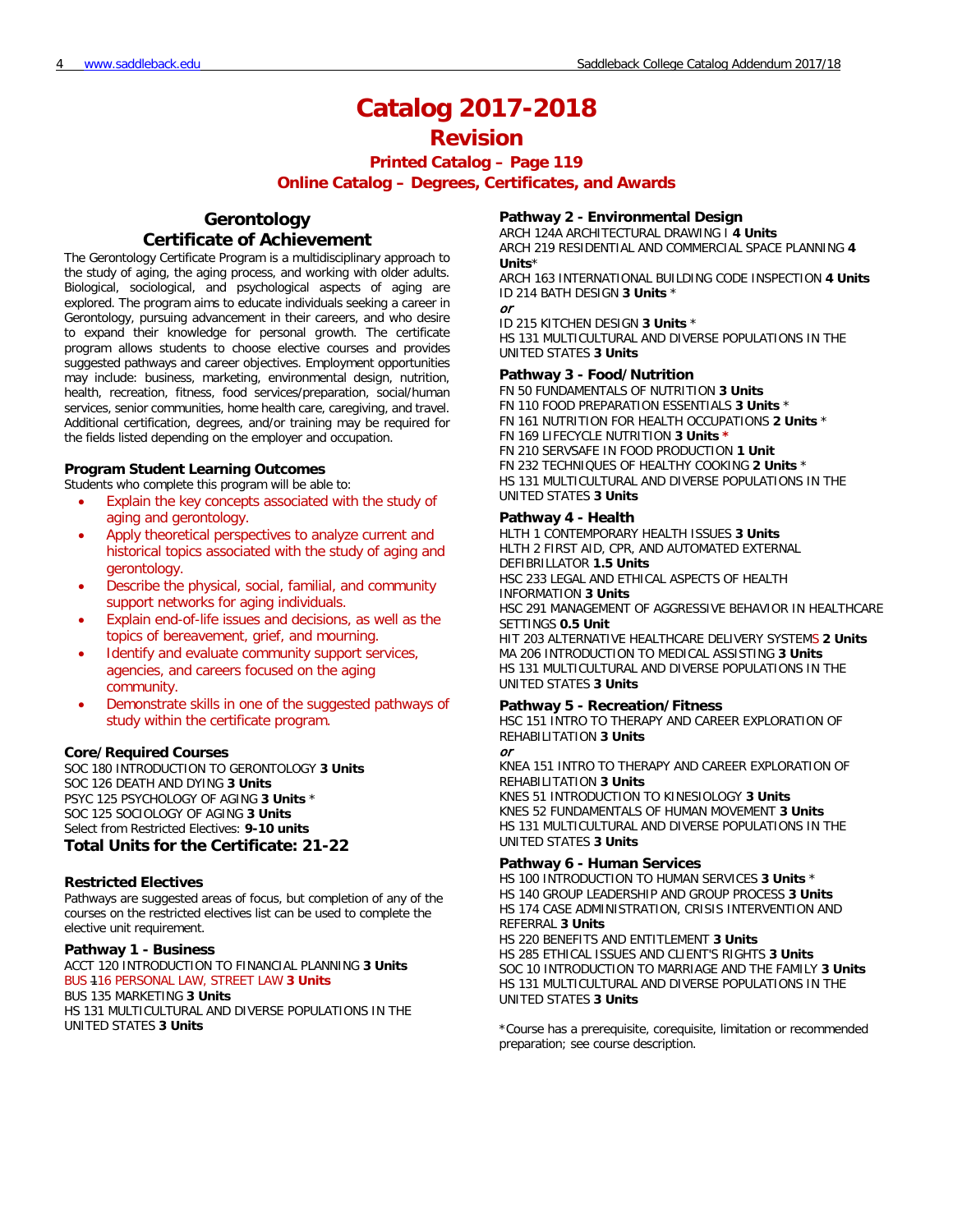# **Printed Catalog – Page 147**

## **Online Catalog – Degrees, Certificates, and Awards**

## **Nursing**

The Nursing Program at Saddleback College offers a curriculum that qualifies the graduate to take the National Council Licensure Examination for Registered Nurses (NCLEX-RN). The program provides graduates with the education necessary to become competent entry level registered nurses, to obtain employment in a variety of settings, and to provide quality patient centered care.

#### **Enrollment Procedures**

In order to apply, a student must complete BIO 11\* (Anatomy), BIO 12\* (Physiology). BIO 15\* (Microbiology), and ENG 1A\* (Principles of Composition 1) or their equivalents with a grade of "C" or better. BIO 12\* (Physiology) must have been completed within the past seven years. Every required prerequisite and core class must be completed with a "C" or better.

**Students qualified for application will be ranked according to their total points achieved on all of the admission criteria. Those with the highest scores will be admitted. The admission criteria includes: previous academic degrees, work experience/certificates, GPA in the science prerequisites, completion of relevant course work towards the ADN degree, life experience, proficiency/course work in a second language, ATI-TEAS testing scores.**

Applications will be taken each semester for approximately a two week period at the beginning of February (for fall admission) and the beginning of September (for spring admission). Procedures for applying to the Nursing program and applications packets are available in the Health Sciences and Human Services division office and on the Nursing program website. Prospective nursing students are encouraged to attend an RN Information Session.

The Nursing Program at Saddleback College is an impacted program, therefore students who hold F-1 (student visas) will not be considered for admission to the Nursing Program.

The program is approved by the California Board of Registered Nursing (BRN) and accredited by the Accreditation Commission for Education in Nursing (ACEN).

California Board of Registered Nursing P. O. Box 944210 Sacramento, CA 94244 916-322-3350 or http://www.rn.ca.gov

Accrediting Commission for Education in Nursing, Inc. 3343 Peachtree Road, NE, Suite 850 Atlanta, Georgia 30326 404-975-5000 or www.acenursing.org

## **Registered Nursing Associate in Science**

The Nursing Program offers evidence based theory and clinical nursing courses that build upon a foundation of biological, psychological, and social sciences, as well as communication skills, and critical thinking, to prepare competent entry level professional registered nurses. The ADN Program focuses on a strong medical surgical foundation, and the application of nursing process across the lifespan in a variety of healthcare settings to deliver high quality health care. Leadership skills and lifelong learning are emphasized as the nurse takes on the role of the professional RN.

## **Program Student Learning Outcomes**

Students who complete this program will be able to:

- Demonstrate sufficient preparation to pass the NCLEX upon first attempt.
- Promote and maintain a safe environment by integrating current evidence-based practice, the nursing process, and skill competency to deliver quality health care.
- Demonstrate the knowledge, skills, and attitudes required of the professional nurse as defined by the California Nurse Practice Act and standards of nursing practice.

## **Required prerequisites prior to Nursing Clinical Sequence:**

BIO 11 HUMAN ANATOMY **4 Units** \* BIO 15 GENERAL MICROBIOLOGY **5 Units** \* BIO 12 HUMAN PHYSIOLOGY 4 Units \*/ ENG 1A PRINCIPLES OF COMPOSITION I **4 Units** \*/\*\*\*\* Or

#### ENG 1AH Honors Principles of Composition I **4 Units** \*/\*\*\*\* **Total Prerequisite Units: 17**

#### **Eligible for Entry into Nursing Clinical Sequence Semester I**

- N 160 PHARMACOLOGY FOR NURSING **3 Units** \*/\*\*
- N 165 LIFECYCLE 1, FUNDAMENTALS OF AGING **1.5 Units \*\***
- N 170 NURSING PROCESS **3 Units** \*
- N 170 NURSING PROCESS LAB **4.5 Units** \*#
- N 171 MENTAL HEALTH NURSING **2 Units** \*#
- N 171 MENTAL HEALTH NURSING LAB **1 Unit** \*#

**Total Units for the Semester: 15**

#### **Semester II:**

PSYC 1 INTRODUCTION TO PSYCHOLOGY **3 Units \*\*** or

### PSYC 1H INTRODUCTION TO PSYCHOLOGY **3 Units \*\***

N 161 LIFECYCLE 2, GROWTH AND DEVELOPMENT **1.5 Units** \*\* N 172 MEDICAL-SURGICAL NURSING **3.5 Units** \* N 172 MEDICAL-SURGICAL NURSING LAB **5 Units** \*# **Total Units for the Semester: 13**

#### **Semester III:**

N 173 NURSING CARE OF CHILDREN AND FAMILIES **1.5 Units** \* N 173 NURSING CARE OF CHILDREN AND FAMILIES LAB **2 Units** \*# N 174 WOMEN'S HEALTH NURSING **1.5 Units** \* N 174 WOMEN'S HEALTH NURSING LAB **2 Units** \*# **Total Units for the Semester: 7**

#### **Semester IV:**

SP 1 COMMUNICATION FUNDAMENTALS **3 Units \*\*** or

SP 1H HONORS COMMUNICATION FUNDAMENTALS **3 Units \*\*** or SP 5 INTERPERSONAL COMMUNICATION **3 Units \*\*** N 176 ADVANCED NURSING **3 Units** \*

N 176 ADVANCED NURSING LAB **5 Units** \*# **Total Units for the Semester: 11**

**Total Units for the Major: 63**

\*Course has a prerequisite, corequisite, limitation, or recommended preparation; see course description.

Courses can be taken prior to entry into the program

\*\*\* Human Physiology must have been completed within the last 7 years \*\*\*\* Freshman Composition 3-unit equivalent course will be accepted

# Clinical course.

Selected clinical experiences in various hospitals, clinics, and community agencies are provided throughout the Nursing Program.

### **Associate in Science Degree**

Completion of the certificate program and a minimum of 60 units including the general education requirements with an overall GPA of 2.0 qualifies the student for the Associate in Science degree. A minimum of 12 units must be completed at Saddleback College.

### **General Education Requirements for Associate Degrees**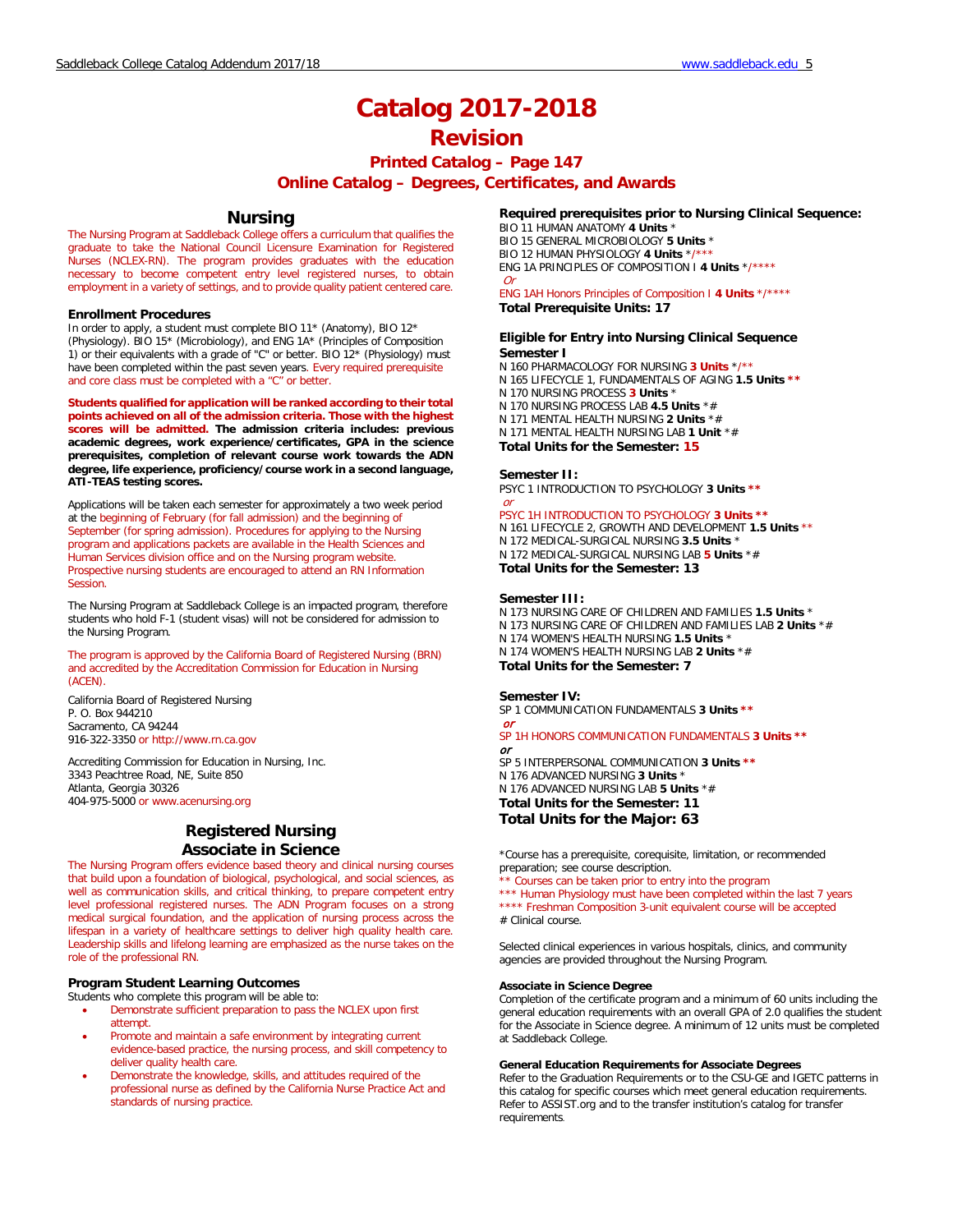# **Printed Catalog – Page 148**

**Online Catalog – Degrees, Certificates, and Awards**

## **Nursing**

The Nursing Program at Saddleback College offers a curriculum that qualifies the graduate to take the National Council Licensure Examination for Registered Nurses (NCLEX-RN). The program provides graduates with the education necessary to become competent entry level registered nurses, to obtain employment in a variety of settings, and to provide quality patient centered care.

#### **Enrollment Procedures**

In order to apply, a student must complete BIO 11\* (Anatomy), BIO 12\* (Physiology). BIO 15\* (Microbiology), and ENG 1A\* (Principles of Composition 1) or their equivalents with a grade of "C" or better. BIO 12\* (Physiology) must have been completed within the past seven years. Every required prerequisite and core class must be completed with a "C" or better.

**Students qualified for application will be ranked according to their total points achieved on all of the admission criteria. Those with the highest scores will be admitted. The admission criteria includes: previous academic degrees, work experience/certificates, GPA in the science prerequisites, completion of relevant course work towards the ADN degree, life experience, proficiency/course work in a second language, ATI-TEAS testing scores.**

Applications will be taken each semester for approximately a two week period at the beginning of February (for fall admission) and the beginning of September (for spring admission). Procedures for applying to the Nursing program and applications packets are available in the Health Sciences and Human Services division office and on the Nursing program website. Prospective nursing students are encouraged to attend an RN Information **Session** 

The Nursing Program at Saddleback College is an impacted program, therefore students who hold F-1 (student visas) will not be considered for admission to the Nursing Program.

The program is approved by the California Board of Registered Nursing (BRN) and accredited by the Accreditation Commission for Education in Nursing (ACEN).

California Board of Registered Nursing P. O. Box 944210 Sacramento, CA 94244 916-322-3350 or http://www.rn.ca.gov

Accrediting Commission for Education in Nursing, Inc. 3343 Peachtree Road, NE, Suite 850 Atlanta, Georgia 30326 404-975-5000 or www.acenursing.org

## **Registered Nursing Certificate of Achievement**

The Nursing Program offers evidence based theory and clinical nursing courses that build upon a foundation of biological, psychological, and social sciences, as well as communication skills, and critical thinking, to prepare competent entry level professional registered nurses. The Nursing Program focuses on a strong medical surgical foundation, and the application of nursing process across the lifespan in a variety of healthcare settings to deliver high quality health care. Leadership skills and lifelong learning are emphasized as the student nurse takes on the role of the professional RN.

### **Program Student Learning Outcomes**

Students who complete this program will be able to:

- Demonstrate sufficient preparation to pass the NCLEX upon first attempt.
- Promote and maintain a safe environment by integrating current evidence-based practice, the nursing process, and skill competency to deliver quality health care.
- Demonstrate the knowledge, skills, and attitudes required of the professional nurse as defined by the California Nurse Practice Act and standards of nursing practice.

### **Required prerequisites prior to Nursing Clinical Sequence:**

BIO 11 HUMAN ANATOMY **4 Units** \* BIO 15 GENERAL MICROBIOLOGY **5 Units** \*

BIO 12 HUMAN PHYSIOLOGY 4 Units \*/

ENG 1A PRINCIPLES OF COMPOSITION I **4 Units** \*/\*\*\*\*

 $\Omega$ ENG 1AH Honors Principles of Composition I **4 Units** \*/\*\*\*\* **Total Prerequisite Units: 17**

#### **Eligible for Entry into Nursing Clinical Sequence Semester I**

N 160 PHARMACOLOGY FOR NURSING **3 Units** \*/\*\* N 165 LIFECYCLE 1, FUNDAMENTALS OF AGING **1.5 Units \*\*** N 170 NURSING PROCESS **3 Units** \* N 170 NURSING PROCESS LAB **4.5 Units** \*# N 171 MENTAL HEALTH NURSING **2 Units** \*# N 171 MENTAL HEALTH NURSING LAB **1 Unit** \*# **Total Units for the Semester: 15**

#### **Semester II:**

PSYC 1 INTRODUCTION TO PSYCHOLOGY **3 Units \*\*** or

### PSYC 1H INTRODUCTION TO PSYCHOLOGY **3 Units \*\***

N 161 LIFECYCLE 2, GROWTH AND DEVELOPMENT **1.5 Units** \*\* N 172 MEDICAL-SURGICAL NURSING **3.5 Units** \* N 172 MEDICAL-SURGICAL NURSING LAB **5 Units** \*# **Total Units for the Semester: 13**

#### **Semester III:**

N 173 NURSING CARE OF CHILDREN AND FAMILIES **1.5 Units** \* N 173 NURSING CARE OF CHILDREN AND FAMILIES LAB **2 Units** \*# N 174 WOMEN'S HEALTH NURSING **1.5 Units** \* N 174 WOMEN'S HEALTH NURSING LAB **2 Units** \*# **Total Units for the Semester: 7**

#### **Semester IV:**

SP 1 COMMUNICATION FUNDAMENTALS **3 Units \*\*** or

### SP 1H HONORS COMMUNICATION FUNDAMENTALS **3 Units \*\*** or SP 5 INTERPERSONAL COMMUNICATION **3 Units \*\*** N 176 ADVANCED NURSING **3 Units** \* N 176 ADVANCED NURSING LAB **5 Units** \*#

**Total Units for the Semester: 11 Total Units for the Major: 63**

\*Course has a prerequisite, corequisite, limitation, or recommended preparation; see course description.

Courses can be taken prior to entry into the program \*\*\* Human Physiology must have been completed within the last 7 years

\*\*\*\* Freshman Composition 3-unit equivalent course will be accepted # Clinical course.

Selected clinical experiences in various hospitals, clinics, and community agencies are provided throughout the Nursing Program.

# **Licensed Vocational Nurse (LVN) to Registered Nurse (RN) Advanced Placement Option**

The Nursing program is designed so that Licensed Vocational Nurses (LVNs) can enter as advanced placement students and continue their education so that upon graduation they are eligible to take the National Council Licensure Examination for Registered Nurses (NCLEX-RN). Procedures for applying to the Nursing Program and application packets are available in the Health Sciences and Human Services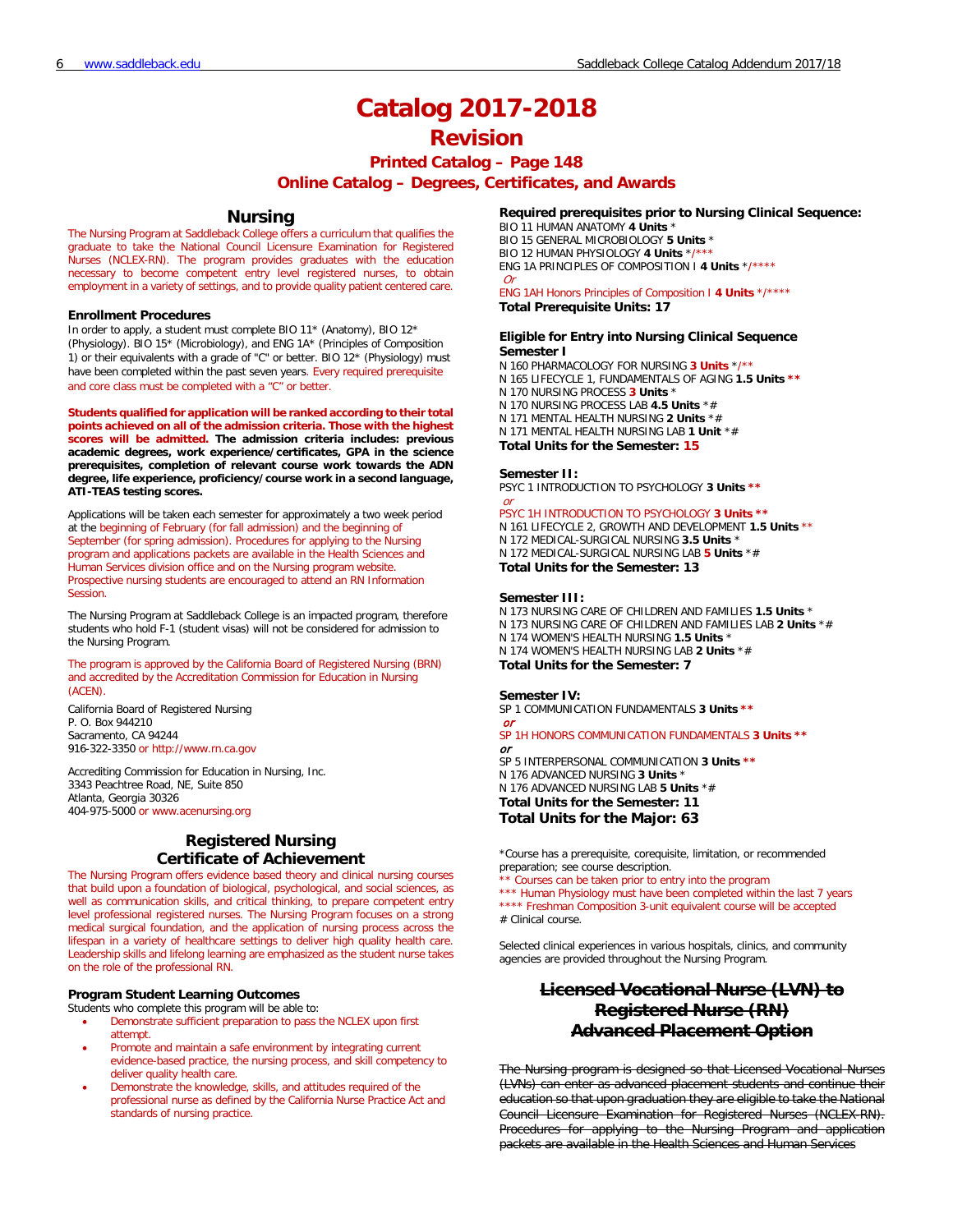**Printed Catalog – Page 148 Online Catalog – Degrees, Certificates, Programs**

### Nursing Certificate of Achievement Continued from page 6

division office and on the Nursing website. Prospective nursing students are encouraged to attend an LVN to RN Information Session.

LVN to RN students are admitted from a wait list on a space-available basis. To be placed on the wait list requires:

- 1. Proof of satisfactory completion of an accredited Vocational Nursing (VN) program or a current California VN license.
- 2. Completion of all the core science courses: BIO 11\*, 12\*, 15\*, and ENG 1A\* or equivalent, with a grade of "C" or better.
- 3. Completion of N 162\* (lecture), N 162\* (lab), and N 164\* with a grade of "C" or better within a maximum of 3 semesters of program entry.
- 4. Completion of matriculation testing.
- 5. Attendance at "LVN to RN" guidance session.
- 6. Overall GPA of 2.5 in science prerequisite courses.
- 7. Application submitted with Director/Assistant Director of Nursing.
- 8. Completion of standardized Pre Admission test validated by CCCCO at or above designated cut scores.
- 9. Proof of completion of a minimum of one (1) year of direct patient care.

Consideration will be given to each applicant's prior education in determining placement into the program. All classes are challengeable. Every required prerequisite and core class must be completed with a "C" or better.

Students admitted under the Advanced Placement Option are eligible for either the Registered Nurse Certificate and/or Associate in Science Degree upon completion of program requirements.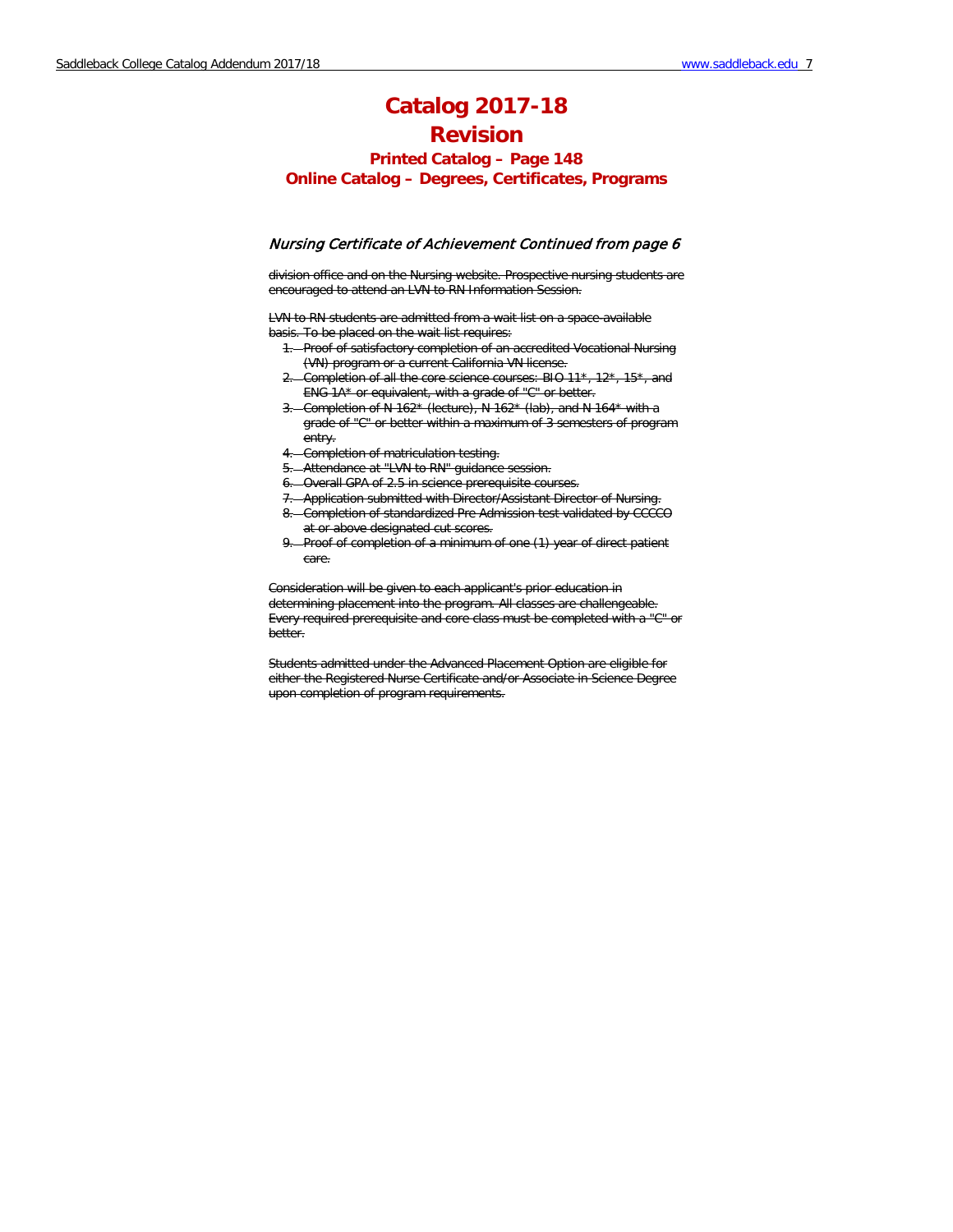# **Catalog 2017-18 Correction**

# **Printed Catalog – Page 134-135 Online Catalog – Degrees, Certificates, Programs**

## **Information in red was omitted from the printed catalog**

# **German Associate in Arts**

The German Program offers lower-division preparation for students who plan on transferring to pursue a bachelor's degree in German. Students planning to transfer and/or earn this associate degree may also need to complete additional requirements or electives required by the transfer institution, as many have unique admissions and preparation-for-the-major requirements. Students should meet with a counselor to identify required courses and to develop a written plan for their targeted university.

### **Program Student Learning Outcomes**

Students who complete this program will be able to:

- Demonstrate comprehensive knowledge of German vocabulary.
- Use proficient conversational skills in their language of study.
- Read and write in German.
- Demonstrate introductory cultural and historic knowledge of German speaking people.

### **Required Courses**

GER 1 ELEMENTARY GERMAN **5 Units** \* GER 2 ELEMENTARY GERMAN **5 Units** \* GER 3 INTERMEDIATE GERMAN **5 Units** \* GER 4 INTERMEDIATE GERMAN **5 Units** \* GER 901 GERMAN LANGUAGE LAB **0.25 Units \*** GER 902 GERMAN LANGUAGE LAB **0.25 Units \*** GER 903 GERMAN LANGUAGE LAB **0.25 Units \*** GER 904 GERMAN LANGUAGE LAB **0.25 Units \*** Select one course from restricted Electives **3 Units**

### **Total Units for the Major: 24**

### **Restricted Electives**

ARAB 21 INTRODUCTION TO ARABIC CULTURE **3 Units** \* CHI 21 INTRODUCTION TO CHINESE CULTURE AND INFLUENCE IN THE U.S. **3 Units** \* FR 10 INTERMEDIATE CONVERSATIONAL FRENCH **3 Units** \* FR 21 INTRODUCTION TO FRENCH LANGUAGE AND CULTURE **3 Units**\* GER 10 INTERMEDIATE CONVERSATIONAL GERMAN 3 Units ITA 21 INTRODUCTION TO ITALIAN CULTURE **3 Units** \* JA 21 INTRODUCTION TO JAPANESE CULTURE **3 Units** \* SPAN 10 INTERMEDIATE CONVERSATIONAL SPANISH **3 Units** \* SPAN 20A CIVILIZATION OF SPAIN THROUGH 1898 **3 Units** \* SPAN 20B CIVILIZATION OF SPAIN 1898 TO PRESENT **3 Units** \* SPAN 21A CIVILIZATION OF LATIN AMERICA THROUGH 1900 **3 Units**\* SPAN 21B CIVILIZATION OF LATIN AMERICA 1900-PRESENT **3 Units** \* SPAN 21C HISPANIC CULTURE AND LITERATURE IN THE UNITED STATES **3 Units** \*

\*Course has a prerequisite, corequisite, limitation, or recommended preparation; see course description.

### **Associate in Arts Degree**

Complete a minimum of 60 units including the total number of units described above and the General Education requirements with an overall GPA of 2.0 to qualify for the Associate in Arts degree. A minimum of 12 units must be completed at Saddleback College.

### **General Education Requirements for Associate Degrees**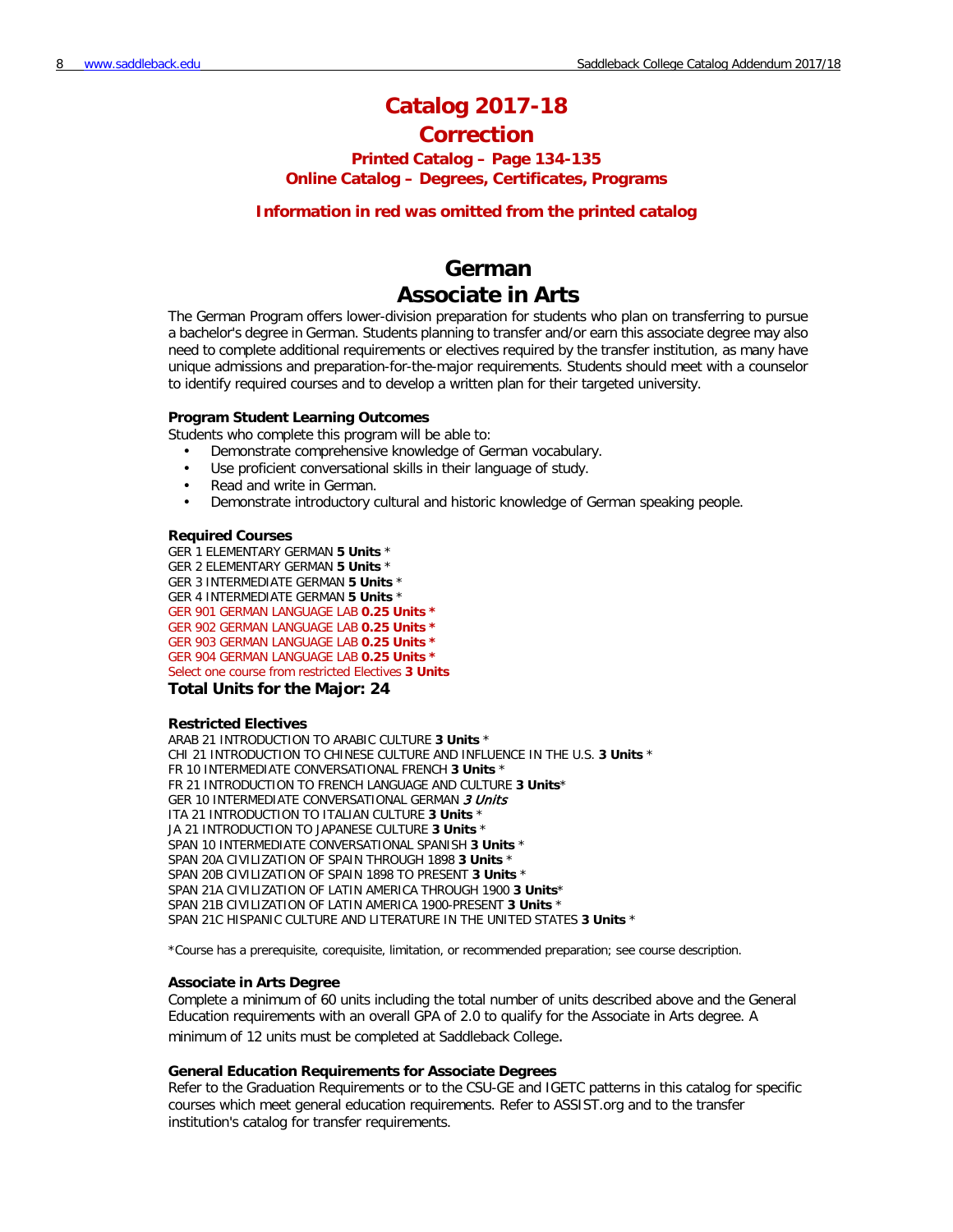# **Catalog 2017-18 New Program**

## **Business Communications Certificate of Achievement**

Completion of the Business Communication Certificate prepares students to use effective workplace communications, written and oral. Effective documents, reports, and other written communications, internal and external, print and electronic, are emphasized. Students learn to communicate clearly, use effective interpersonal skills, and apply listening skills, all for the business environment. While a vast array of occupations requires communications skills, occupations *specific* to communications include, but are not limited to, Media and Communication workers, Public Relations Assistants, Sales and Marketing Assistants, Office Assistants, Event Planners, Dispatchers, Fundraising Specialists, and Supervisors.

This certificate builds or "stacks" onto the Business Communication Skills Certificate and adds depth to students' familiarity with business functions and environments that provide the contexts for communications.

### **Program Student Learning Outcomes**

Students who complete this program will be able to:

- Apply principles, planning, organization, and styles to written and oral business communications, including consideration of ethical, cultural, gender, and other aspects of the communication.
- Use principles of effective business communication to create written business documents, such as letters, memorandums, reports, proposals, requests for proposals (RFPs), instructions, employment-related documents, as well as email and other online written business communications. They will use correct grammar, style, and format.
- Orally communicate clearly, effectively, and appropriately, including critical listening, communication with workplace superiors, coworkers, customers, clients; use telephone, webinar, and other online communications; use teamwork, meeting, and leadership skills; use appropriate interviewing techniques, business etiquette, presentation skills, as well as nonverbal communications.
- Consider relevant fundamentals of legal systems, and social, ethical, and political forces affecting the operation and communications of businesses; apply familiarity with the functions of business including the major concepts related to business ownership and the factors that influence them; competition and marketing; and the systems, technologies, and operational controls through which business organizations operate, to business communications.
- Integrate expertise in technical knowledge and skills with thinking and reasoning strategies to create, innovate, and devise solutions.
- Behave in a professional manner appropriate to organizational expectations, including the exercise of initiative and self-direction and observation of laws, rules, and ethical practices.
- Create classic and contemporary marketing communications, including product and service planning, pricing, distribution, promotion, and uses of new technologies, including social media and e-commerce.

### **Courses**

BUS 1 Introduction to Business **3 Units**

or

- BUS 1H Honors Introduction to Business **3 Units**
- BUS 13 Legal Environment and Business Law **3 Units**
- BUS 102 Oral Business Communications **3 Units**
- BUS 104 Business Communications **3 Units \***
- BUS 103 Business English **3 Units**
- or
- ENG 1A Principles of Composition I **4 Units** \*
- or
- ENG 1AH Honors Principles of Composition I **4 Units \***
- BUS 125 Human Relations in Business **3 Units**
- BUS 105 Social Media Marketing **3 Units**
- or
- BUS 109 E-Commerce Marketing **3 Units**
- or

BUS 135 Marketing **3 Units**

BUS 196 Workplace Success Skills **1 Unit**

Select from Restricted Electives **3-4.5 Units**

**Restricted Electives: Select 3-4.5 units from the following courses** 

CWE 180 CO-OP-ED Business **1-3 Units**

CIM 112 Microsoft Office **3 Units**

CIMA 102 Word Processing – Word **3 Units**

CIMA 102A Word Processing – Word Beginning **1.5 Units**

CIMA 102B Word Processing – Word Advanced **1.5 Units**

CIMA 108 Business Presentations - PowerPoint **3 Units**

SP 5 Interpersonal Communication **3 Units**

# SP 20 Intercultural Communication **3 Units**

**Total Units for the Certificate 25-27.5**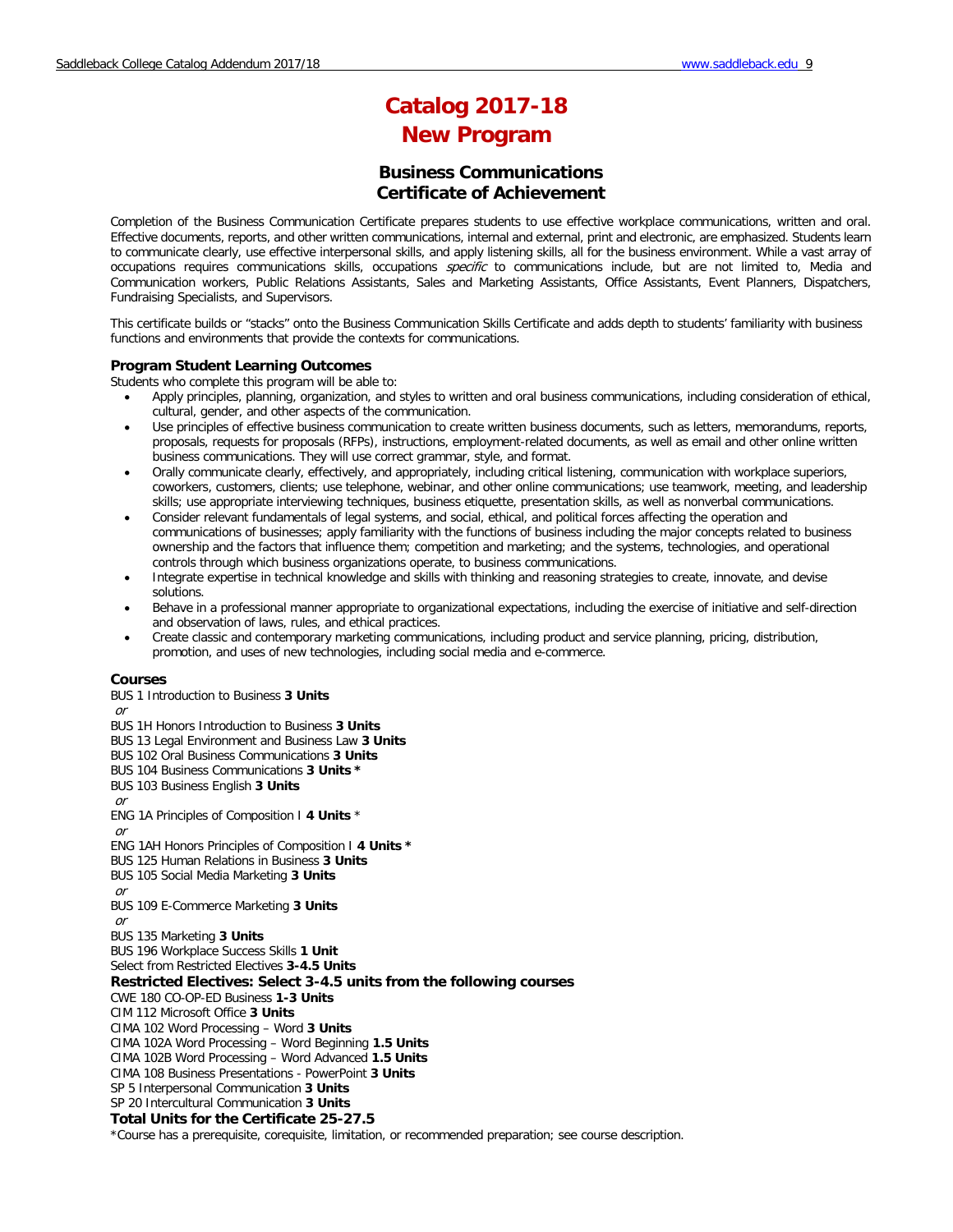# **Catalog 2017-18 New Program**

## **Business Communication Skills Certificate of Achievement**

Completion of this certificate provides students with the competencies needed for successful oral and written communication in workplace settings. The program emphasizes the skills demanded by employers regardless of industry. Students learn to create business documents, use effective interpersonal skills, and apply listening skills. This program prepares students for entry- to mid-level jobs in office work and other business areas that require strong communication skills. Furthermore, the required courses of this certificate apply toward the more in-depth certificate (25-27.5 units) in business communications.

### **Program Student Learning Outcomes**

Students who complete this program will be able to:

- Apply principles, planning, organization, and styles to written and oral business communications, including proper consideration of ethical, cultural, gender, and other aspects of the communication.
- Create appropriate written business documents, such as letters, memorandums, reports, proposals, requests for proposals (RFPs), instructions, employment-related documents, as well as email and other online written business communications. They will use correct grammar, style, and format.
- Orally communicate clearly, effectively, and appropriately, including critical listening, communication with work place superiors, coworkers, customers, clients; use telephone, webinar, and other online communications; use teamwork, meeting, and leadership skills, interviewing, business etiquette, presentations, as well as nonverbal communications.
- Behave in a professional manner appropriate to organizational expectations, including the exercise of initiative and self-direction and observation of laws, rules, and ethical practices.
- Apply analytical and organizational skills, including the ability to exercise judgment, manage finances and solve work place problems, as well as ability to manage time and prioritize tasks.

#### **Courses**

BUS 102 Oral Business Communications **3 Units**

- BUS 104 Business Communications **3 Units \***
- BUS 103 Business English **3 Units**

or ENG 1A Principles of Composition I **4 Units \*** or ENG 1AH Honors Principles of Composition I **4 Units \*** BUS 196 Workplace Success Skills **1 Units** Select from Restricted Electives **3-4.5 Units**

#### **Restricted Electives: Select 3-4.5 units from the following courses**

BUS 1 Introduction to Business **3 Units** or BUS 1H Honors Introduction to Business **3 Units** BUS 13 Legal Environment and Business Law **3 Units** BUS 16 Personal Law, Street Law **3 Units** BUS 105 Social Media Marketing **3 Units** BUS 125 Human Relations in Business **3 Units** BUS 135 Marketing **3 Units** BUS 160 Entrepreneurship **3 Units** CWE 180 CO-OP-ED Business **1-3 Units** CIM 112 Microsoft Office **3 Units** CIMA 102 Word Processing – Word **3 Units** CIMA 102A Word Processing – Word Beginning **1.5 Units** CIMA 102B Word Processing – Word Advanced **1.5 Units** CIMA 108 Business Presentations - PowerPoint **3 Units** SP 5 Interpersonal Communication **3 Units** SP 20 Intercultural Communication **3 Units Total Units for the Certificate 13-15.5**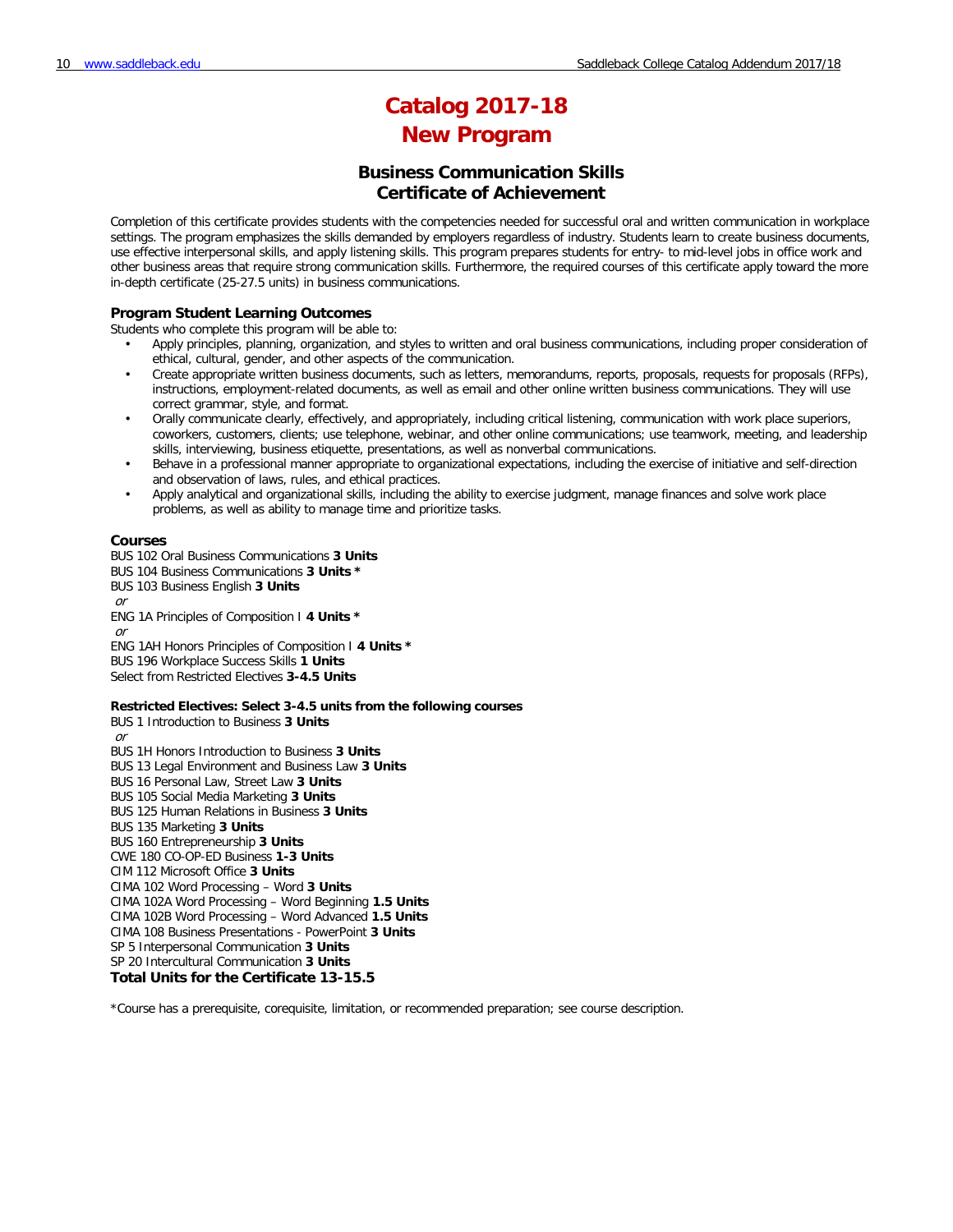# **Business Information Worker I Certificate of Achievement**

The Business Information Worker (BIW) Certificate of Achievement is designed to prepare students for entry level office and administrative support in a variety of job positions, including general office clerks, retail salespersons, customer service representatives, receptionists, and information clerks.

This program will provide a foundation in Microsoft Windows and Microsoft Office and skills to prepare students to meet the workforce demands of today's business environment.

### **Program Student Learning Outcomes**

Students who complete this program will be able to:

- Use basic oral and written communications
- Use basic computer application skills, including beginning Excel, Word, and Outlook
- Demonstrate the fundamentals of computer systems
- Use critical thinking and problem solving skills

### **Courses**

CIMA 283B Office Skills—Keyboarding **0.5 Units** CIMA 283D Office Skills—Windows **0.5 Units**  CIMA 283E Office Skills—Word Processing (Word) **0.5 Units** CIMA 283F Office Skills—Spreadsheet (Excel) **0.5 Units** CIMA 283K Office Skills—Business Email (Outlook) **0.5 Units** CIM 1 Computer Information Systems **4 Units** BUS 104 Business Communications **3 Units \*** BUS 125 Human Relations in Business **3 Units Total Units for the Certificate 12.5**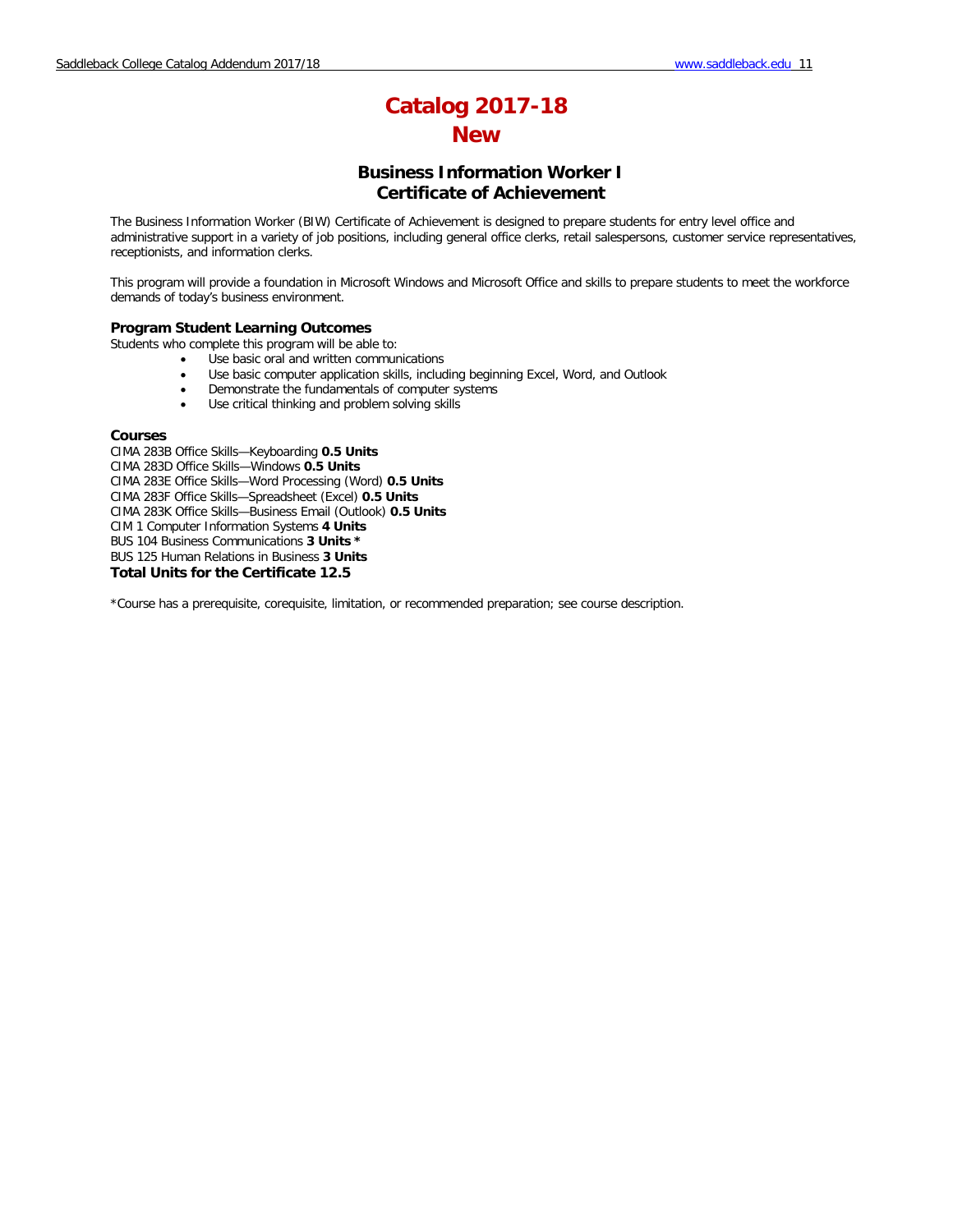# **Business Information Worker II Certificate of Achievement**

The Business Information Worker (BIW) Certificate of Achievement is designed to prepare students for office and administrative support positions in a variety of fields or businesses.

Students will initially complete the Business Information Worker I certificate program while will provide a foundation in Microsoft Windows and Microsoft Office. Twelve additional units in the Business Information Worker II program will be completed to acquire skills in PowerPoint and Quickbooks to prepare students to meet the workforce demands of today's business environment.

### **Program Student Learning Outcomes**

Students who complete this program will be able to:

- Use computer skills, including PowerPoint, Quickbooks, and Access
- Use basic oral and written communications
- Use critical thinking and problem solving skills

### **Courses**

COMPETION OF BUSINESS INFORMATION WORKER I CERTIFICATE OF ACHIEVEMENT **12.5 Units** CIMA 108 Business Presentations - PowerPoint **3 Units \*** CIMA 104B Spreadsheets – Excel--Intermediate **1.5 Units \*** CIMA 106 Database - Access **3 Units** CIMA 223A Computerized Accounting – Quickbooks—Beginning **1.5 Units\*** CIMA 223B Computerized Accounting – Quickbook - Advanced **1.5 Units \*** BUS 120 Business Management **3 Units \* Total Units for the Certificate 26**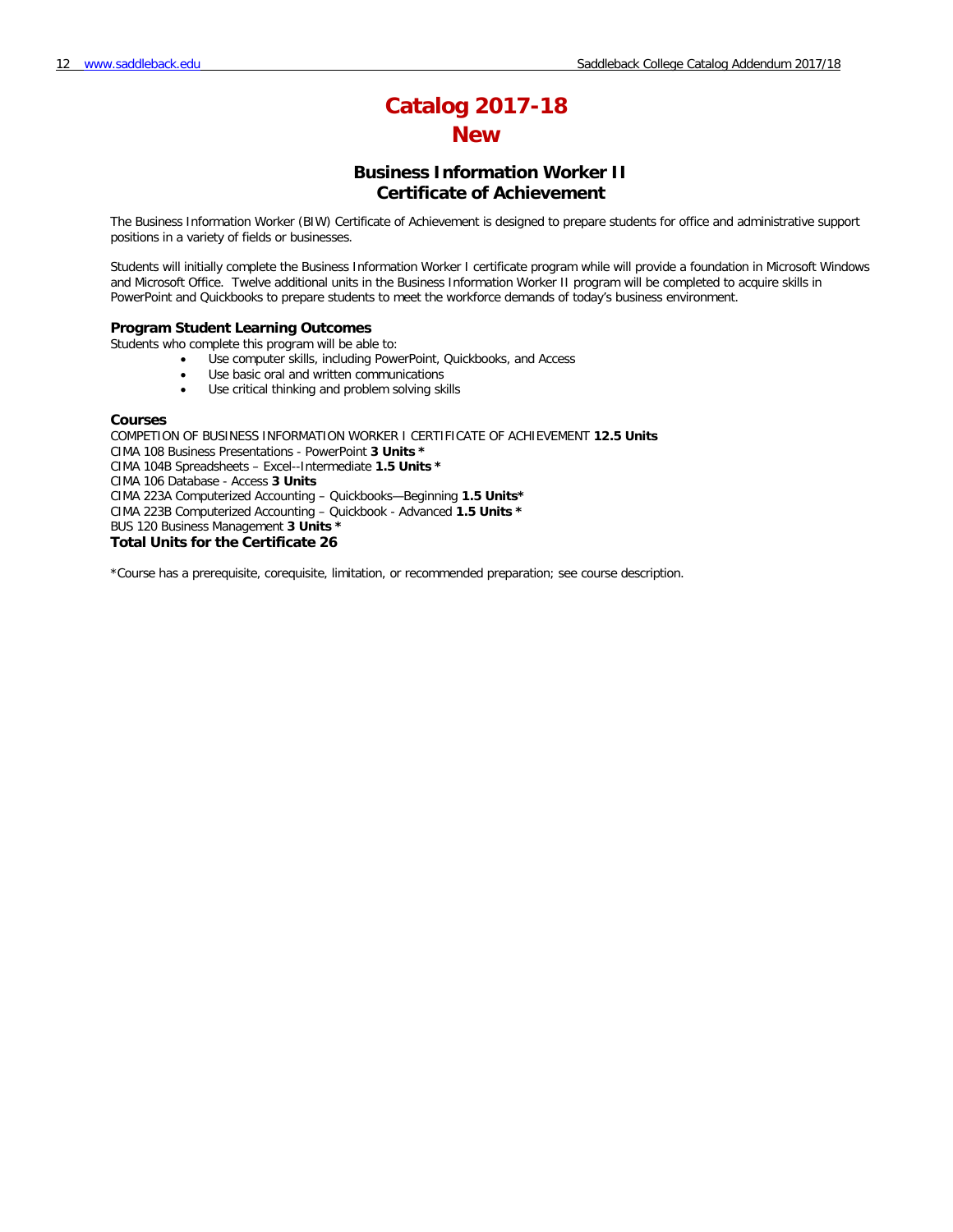## **General Business Certificate of Achievement**

The General Business Skills low-unit certificate prepares students for entry-level positions for many industries. Students learn how businesses operate, under what influences, with what stakeholders. They learn to communicate clearly on business matters, and they develop an understanding of human relations in the workplace. Completion of this low-unit certificate with the BUS13 elective option provides students with the three core courses required of most of the Business Certificates of Achievement. Entry level positions that need the skills learned by students who complete this low-unit certificate include entry level office clerks, accounting assistants, production assistants, office assistants, recreation assistants, audio and video equipment assistants, billing and posting clerks, and many others across a wide range of industries.

### **Program Student Learning Outcomes**

Students who complete this program will be able to:

- Effectively and appropriately apply principles, planning, organization, and styles to written and oral business communications, including proper consideration of ethical, cultural, gender, and other aspects of the communication.
- Create appropriate written business documents, such as letters, memorandums, reports, proposals, requests for proposals (RFPs), instructions, employment-related documents, as well as email and other online written business communications. Use correct grammar, style, and format.
- Apply familiarity with the functions of business including the major concepts related to business ownership and the factors that influence them; competition and marketing; and the systems, technologies, and operational controls through which business organizations operate, to business communications.
- Behave in a professional manner appropriate to organizational expectations, including getting along well with others, exercise of initiative and self-direction and observation of laws, rules, and ethical practices.
- Apply analytical and organizational skills, including the ability to exercise judgment, manage finances and solve workplace problems, as well as ability manage time and prioritize tasks.

### **Courses**

BUS 1 Introduction to Business **3 Units** or BUS 1H Honors Introduction to Business **3 Units**

- BUS 104 Business Communication **3 Units\***
- BUS 103 Business English **3 Units**

or

ENG 1A English Composition **4 Units\***

or

- ENG 1AH Honors English Composition **4 Units\***
- BUS 125 Human Relations **3 Units**
- BUS 196 Workplace Success Skills **1 Unit**

### **Restricted Electives 3 units**

BUS 13 Legal Environment & Business Law **3 Units** BUS 102 Oral Business Communications **3 Units** BUS 105 Social Media Marketing **3 Units** BUS 16 Personal Law, Street Law **3 Units** BUS 135 Marketing **3 Units** BUS 160 Entrepreneurship **3 Units** CWE 180 Cooperative Work Experience **1-3 Units** CIM 112 Microsoft Office **3 Units** CIMA 102 Word Processing – Word **3 Units** CIMA 102A Word Processing – Word Beginning **1.5 Units** CIMA 102B Word Processing – Word Intermediate **1.5 Units** CIMA 104 Spreadsheets – Excel **3 Units** CIMA 104A Spreadsheets – Excel – Beginning **1.5 Units** CIMA 104B Spreadsheets – Excel – Intermediate **1.5 Units** CIMA 108 Powerpoint **3 Units Total Units for Certificate 16-17**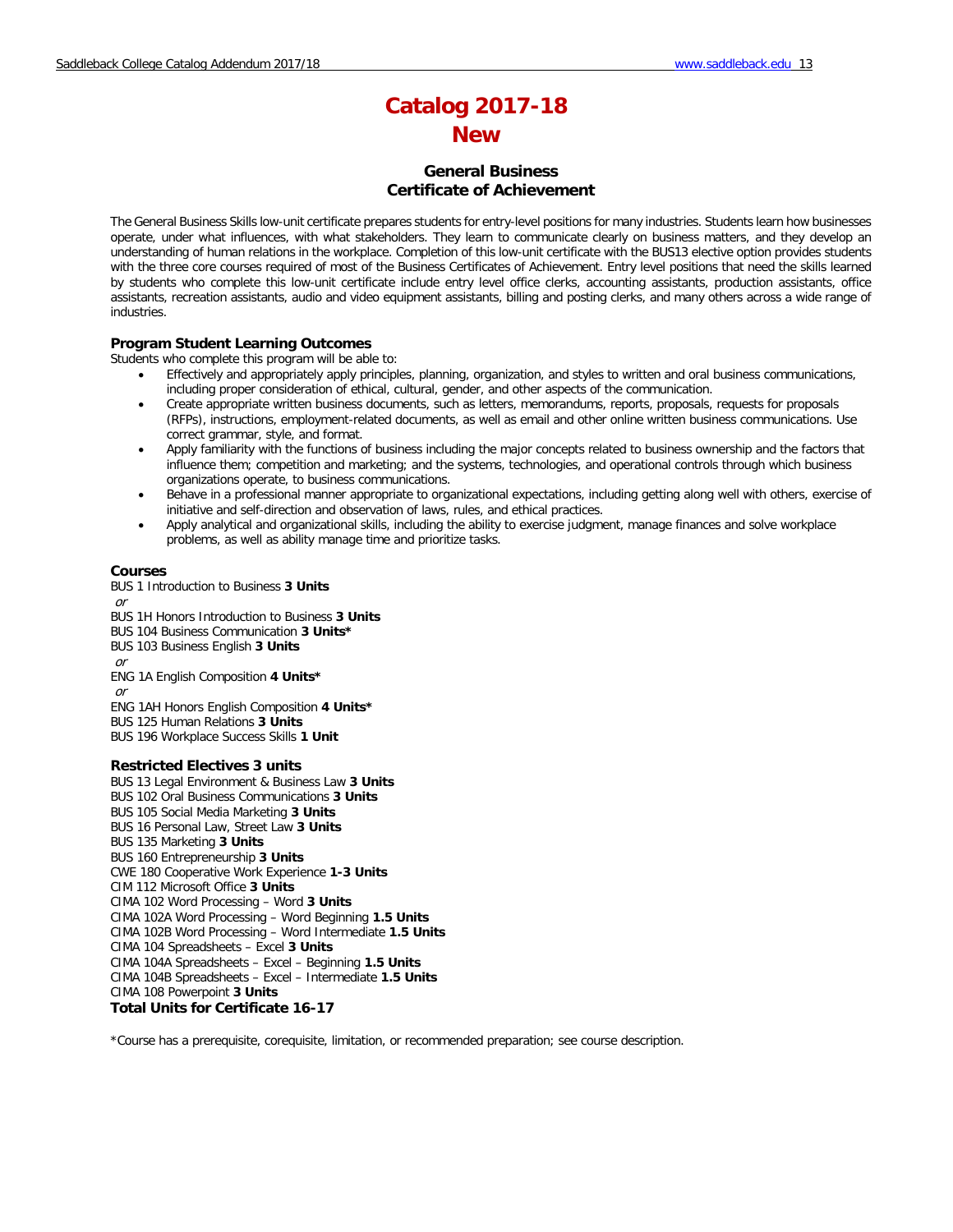## **New Media Marketing Certificate of Achievement**

This certificate in New Media Marketing is designed to prepare students for various marketing, sales, and retail store entry-level or management assistant positions; to assist existing marketing managers and sales professionals in upgrading their skills; and to open new career opportunities within the marketing field. Upon successful completion of the requirements for this certificate, students will have enough knowledge of marketing to succeed in an entry-level position related to marketing.

### **Program Student Learning Outcomes**

Students who complete this program will be able to:

- Apply effective classic and contemporary marketing functions, including strategic planning, pricing, distribution, promotion, product and service development and uses of new technologies, including social media and e-commerce.
- Use essential employability skills, including: communication, collaboration, thinking and innovation, professionalism, initiative and self-direction, intergenerational and cross-cultural competence, organizational culture, and legal and ethical practices.
- Integrate expertise in technical knowledge and skills with thinking and reasoning strategies to create, innovate, and devise solutions.
- Behave in a professional manner appropriate to organizational expectations, including the exercise of initiative and self-direction and observation of laws, rules and ethical practices.

### **Courses**

BUS 105 Social Media Marketing **3 Units** BUS 135 Marketing **3 Units** BUS 196 Workplace Success Skills **1 Unit** Restricted Electives **6 Units**

### **Restricted Electives select 6 units from the following:**

BUS 1 Introduction to Business **3 Units** or BUS 1H Honors Introduction to Business **3 Units** BUS 13 Legal Environment and Business Law **3 Units** BUS 109 E-Commerce Marketing **3 Units** BUS 136 Principles of Retailing **3 Units** BUS 137 Professional Selling Fundamentals **3 Units** BUS 138 Advertising **3 Units** CWE 180 CO-OP-ED Business **1 Unit** CIM 112 Microsoft Office **3 Units** CIM 274A Web Digital Imagery – Photoshop – Beginning **1.5 Units** CIMA 102 Word Processing – Word **3 Units** CIMA 102A Word Processing – Word Beginning **1.5 Units** CIMA 102B Word Processing – Word Advanced **1.5 Units** CIMA 108 Business Presentations – Powerpoint **3 Units Total Units for the Certificate 13**